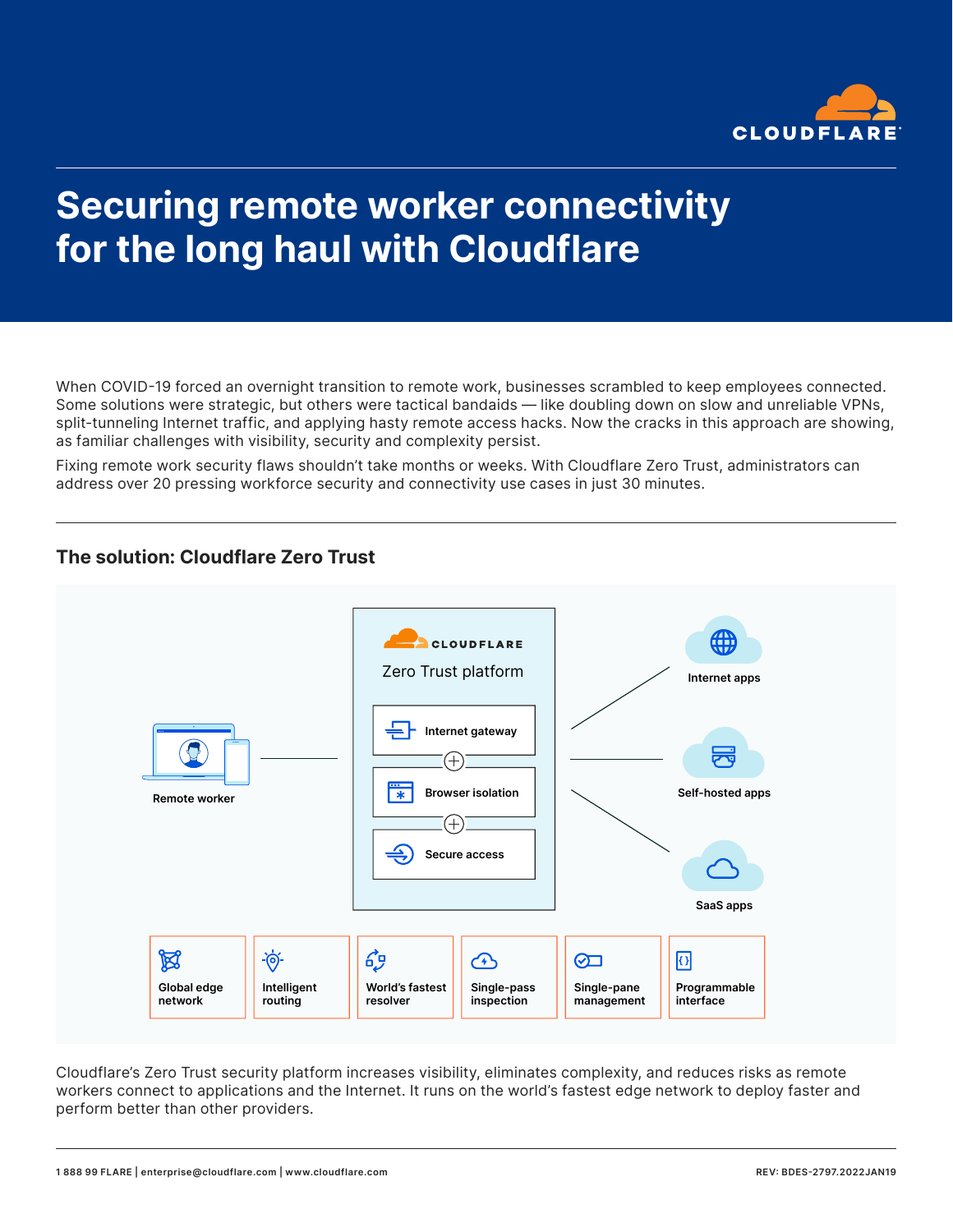

#### Three ways a Zero Trust platform can enhance remote worker security

## $\frac{m}{x}$  Reduce risks

Reliance on VPNs has created failover risk and has left holes in corporate infrastructure for attackers to exploit. Once an attacker gains access, they can move laterally across multiple resources to steal data. Despite best efforts to block and tackle threats, endpoints still get compromised by undiscovered malware.

Zero Trust security platforms reduce remote work risks by enforcing identity and context-based authentication on every request to your corporate apps, leaving little room for lateral movement. Browser Isolation isolates endpoints from browsing activity, mitigating known and unknown threats.

## Increase visibility

It was straightforward to maintain activity logs when users were in the office, but maintaining an audit trail is much more difficult when employees are geographically distributed and working from new devices. Logging capabilities within SaaS applications are often inconsistent, and VPN logs can be difficult to parse.

Zero Trust platforms restore visibility by intercepting and logging requests from all remote devices — even unmanaged devices. Administrators can monitor remote worker activity in internally-hosted and SaaS apps, with an audit trail to investigate incidents. Logs are centralized in one dashboard, and automatically sent to the SIEM of choice.

#### $\sqrt{\phantom{a}}$  Eliminate complexity

Band-aid solutions implemented to connect remote workers are proving to be too fragile for the long run. Administrators are left to manage traffic filtering policies across multiple incompatible tools, and users are frustrated by the sluggish performance.

Zero Trust platforms simplify how users connect, and streamline how administrators work. With reduced reliance on legacy VPNs, administrators can apply standard security controls to all traffic regardless of how that connection starts or where in the network stack it lives. And policies can all be managed from one dashboard.

## Zero Trust security in action



In a single-pass architecture, remote worker traffic is inspected, isolated, logged, and secured from Internet threats; and performance never suffers, as users connect to data centers just one short hop nearby.